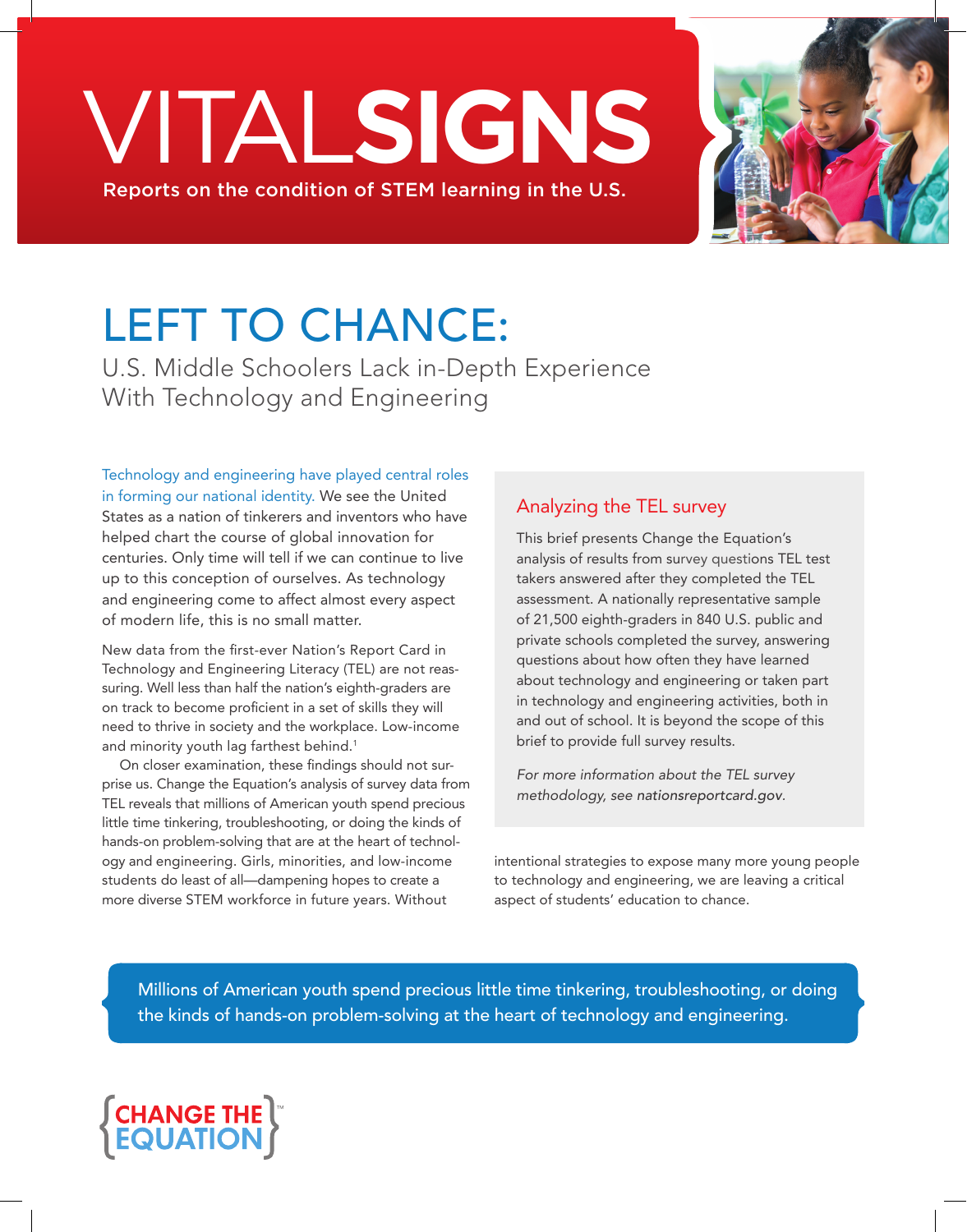#### Technology and engineering "literacy": It's not just for techies and engineers anymore

Of course, not everyone has to become an engineer or technology professional—though both are certainly in demand.2 Rather, the TEL assessment gauges eighthgraders' technology and engineering *literacy,* focusing on the "knowledge and competencies … all students and citizens [need]."3

TEL's expansive definitions of technology and engineering support this focus on universal skills. Technology is "any modification of the natural world done to fulfill human needs or desires," which encompasses anything "from paper to the internet." Engineering is "a systematic and often iterative approach to designing objects, processes, and systems to meet human needs and wants." People literate in these fields might not be able to design a bridge or program in Java, but they "can apply their understanding of technology principles to real-life situations."4

#### Master technology, or be mastered by it

Those who are literate in these fields can better understand and benefit from the major engines of economic growth $^5$  by taking full advantage of technology to address challenges in their jobs, their communities, and their lives. People who are not literate in engineering and technology are too often doomed to be replaced by the technologies they cannot command.

Those who understand technology and engineering are also best equipped to advocate for them as forces that promote the common good. At a time when even some of the world's most respected innovators worry that technology could bring as much peril as promise,<sup>6</sup> the nation needs citizens who can ensure that technology does not stray too far from its fundamentally humane purpose.

#### A vision of technology and engineering literacy embraced by employers

TEL's vision of literacy in technology and engineering dovetails with skills employers value, such as the ability to apply knowledge to new situations, to identify and solve unexpected problems without a playbook, or to learn through ingenuity, failure and perseverance.<sup>7</sup>

The TEL survey gauges how much exposure eighthgraders have to environments and experiences, both in and out of school, that can promote this vision of learning. Do they ever have the opportunity to brainstorm designs in an iterative fashion to address a specific challenge, for example? Do they ever have to design something with limited time or resources? Do they often take things apart to see how to fix them? Do they build models to solve a problem? Do they create or edit digital media?

54%\*

#### Industrial technology **Engineering** Use, program, or build computers Other technology-related classes None of the above **Lower** income **Higher income** Figure 1 Have you ever taken or are you currently taking any of the following classes or subjects in school? 11% 14% 16%\* 23% 22%\* 29% 20%\* 31% 41%

\* Statistically significant difference from higher income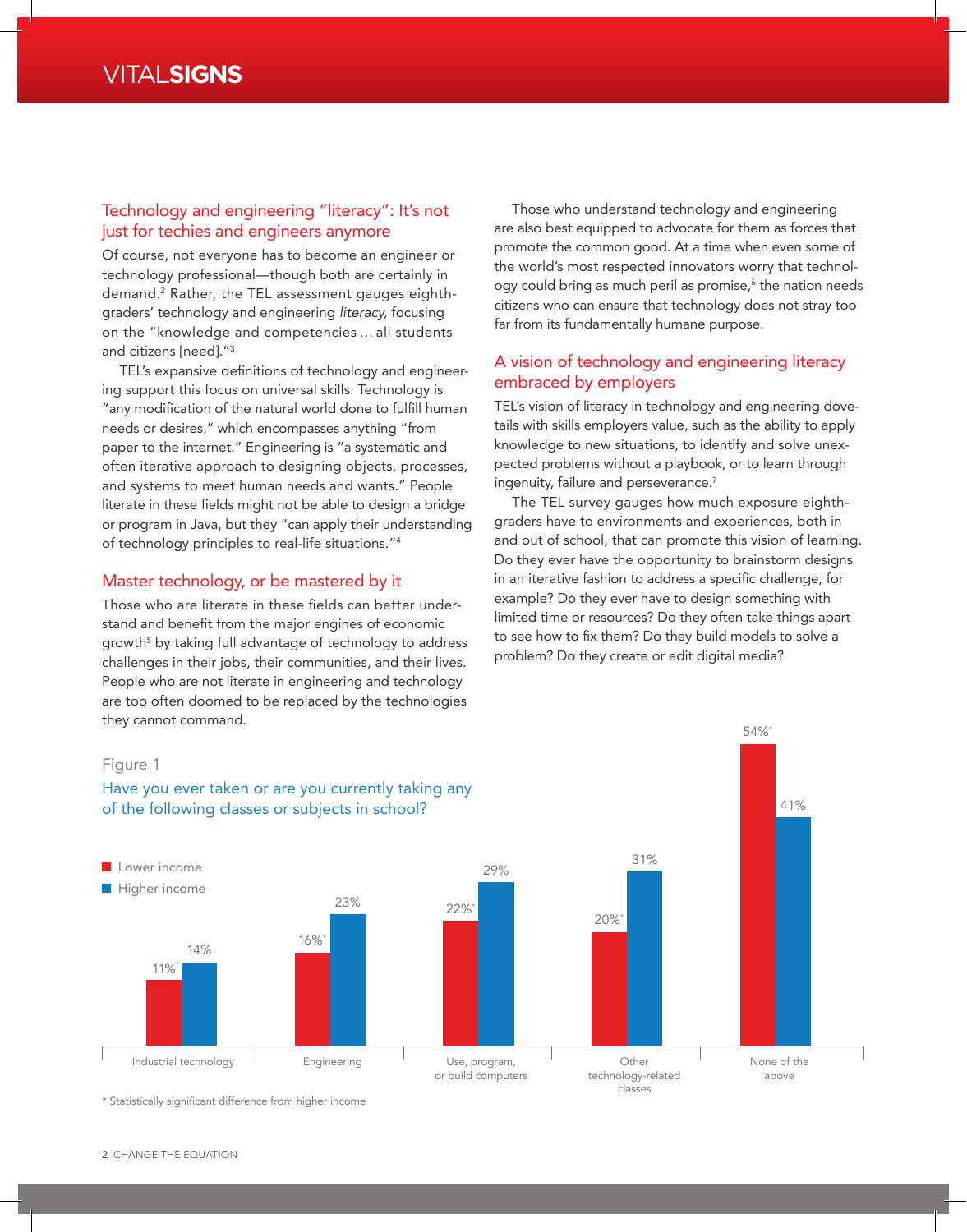

#### Figure 2

#### Percent of eighth-graders who report taking "none" of the listed engineering and technology courses



\* Statistically significant difference from white male

## Most eighth-graders have encountered some engineering or technology in school

At first blush, the data on students' overall exposure to technology or engineering do not seem dire, even if they provide little cause for celebration. Asked if they have "ever" studied engineering or technology concepts in their math, science, history, or social studies classes, 76 percent say yes. Statistically significant gaps separate lower-income<sup>8</sup> students (74 percent) from their higherincome peers (78 percent), but strong majorities of students from each race, income level, and gender say they have at least encountered the topics in school.

That, of course, is a low bar. Many fewer eighthgraders—roughly half (52 percent)—say they have ever taken a course that focuses on engineering or technology. Here, the gaps between lower- and higher-income students are stark. (See figure 1)

Girls of color face the worst odds of all. For example, more than three out of five Hispanic girls say they have never taken any of these courses. (See figure 2)

Yet course titles in and of themselves tell us relatively little about the actual experiences students have in school. Other TEL survey findings suggest that, if anything, these data on course participation overstate students' engagement in hands-on technology and engineering.

People who are not literate in engineering and technology are too often doomed to be replaced by the technologies they cannot command.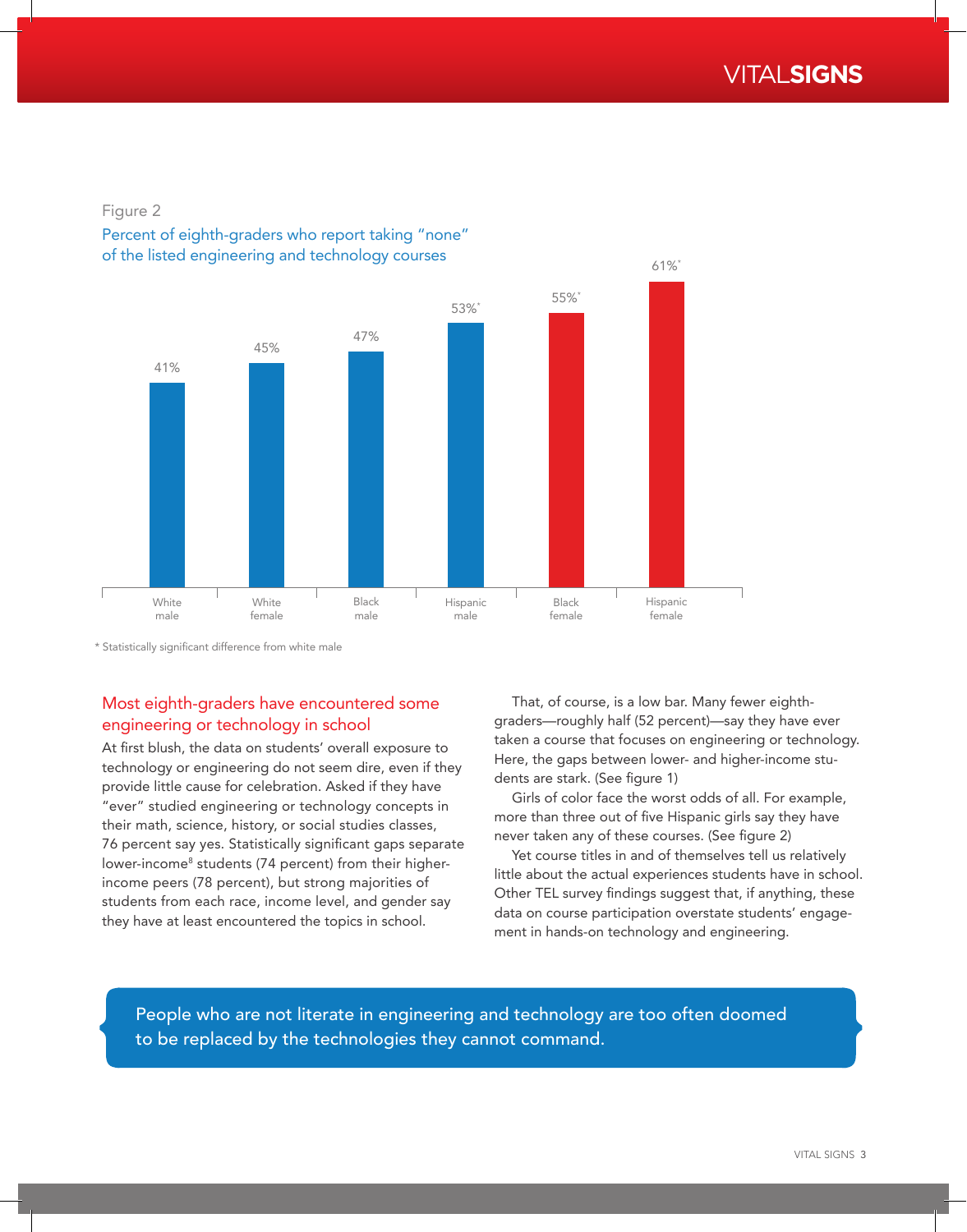# VITAL**SIGNS**

#### Eighth-graders have limited opportunities to tinker or troubleshoot in school

A mere 9 percent of eighth-graders attend schools that report placing "a lot" of emphasis on "figuring out how to fix something," and another 37 percent attend schools that tepidly report "some" emphasis. A full 49 percent attend schools that report little or no emphasis. Schools provide a very similar account of their emphasis on "finding the right people to work with or get help from to fix something." (See figure 3)

Most eighth-graders report that, in school, they seldom actually try their hand at fixing things. Only 42 percent say that, at least three times in their entire school careers, they have "figured out why something is not working in order to fix it." Just 26 percent report that, at least three times, they have "taken something apart in order to fix it or see how it works." A full 43 percent say they have never done so. (See figure 4)

Eighth-graders are moderately more likely to say they select and use tools or build models in school to solve problems, but here, too, such experiences seem few and far between for most students. (See figure 4)

Such activities are staples of how an engineer approaches real-world challenges, and they can also have a strong impact in schools. Decades of research suggest that people

#### Figure 3

In your school, prior to or in eighth grade, how much emphasis is placed on teaching students: (school reported)

To figure out how to fix something

To find the right people to work with/get help from to fix something



often learn best by testing solutions to real-world problems through hands-on trial and error.<sup>9</sup> If the TEL survey results are any indication, this research has had little impact on the nation's schools.

#### Figure 4

#### In school, how often have you ever done the following activities?



4 CHANGE THE EQUATION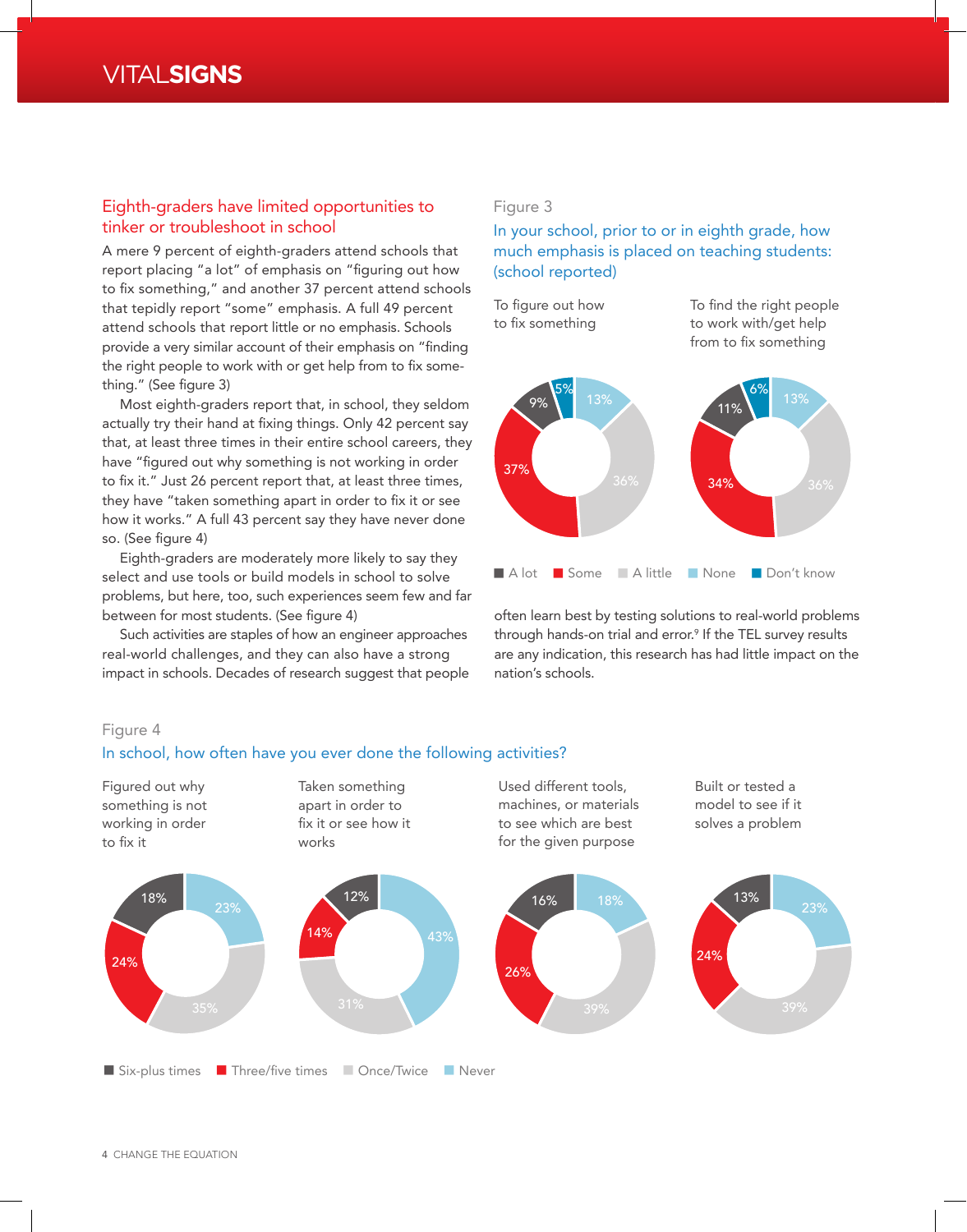### Eighth-graders are more likely to tinker and troubleshoot outside of school than in school

Facing limited opportunities in their schools to roll up their sleeves, take things apart, and explore how they work, students say they are more likely to do so when school is out. (See figure 5)

Even when tinkering or troubleshooting activities are sophisticated enough to require tools, machines or models, students remain somewhat more likely to do them outside of schools than in them. (See figure 5)

In absolute terms, these percentages are far from heartening. If we are to believe their own account, a large share of the nation's eighth graders has engaged in such activities no more than two times in their lives, whether in or out of school.

#### Figure 5

#### How often have you ever done the following activities?

Figured out why something is not working in order to fix it Taken something apart in order to fix it or see how it works **n** Six-plus times **n** Three/five times **and Three in Statistically significant difference from in school** Used different tools, machines, or materials to see which are best for the given purpose Built or tested a model to see if it solves a problem Out of school In school 25% 37%\* Out of school In school 30%<sup>\*</sup> 19% 14% 12% Out of school In school 24% 25%\* 26% 16% Out of schoo 18%\* 20% 24% 24% 18%

#### Gaps in opportunity are larger outside of schools than in them

More eighth-graders engage in hands-on engineering outside of school than in school, but those eighth-graders are a much less diverse group. Figure 6 on the following page, which lays out the percentages of students who have participated in such activities at least six times, illustrates large inequities of income, race, and gender. The gray and red cells highlight gaps that are statistically significant. Each gray cell indicates an area in which

minority students lag behind white students, lower-income students lag behind higher-income students, or girls lag behind boys. Each red cell, by contrast, indicates a statistically significant advantage for minority, lower-income, or female students over their white, higher-income, or male peers. Any disadvantages minorities, girls, and lowerincome students face in school pale in comparison to what they face outside of school.

Not only are there more gaps outside of school, those out-of-school gaps are larger.10 If anything, schools are softening the disadvantage low-income students, minorities,

In school

13%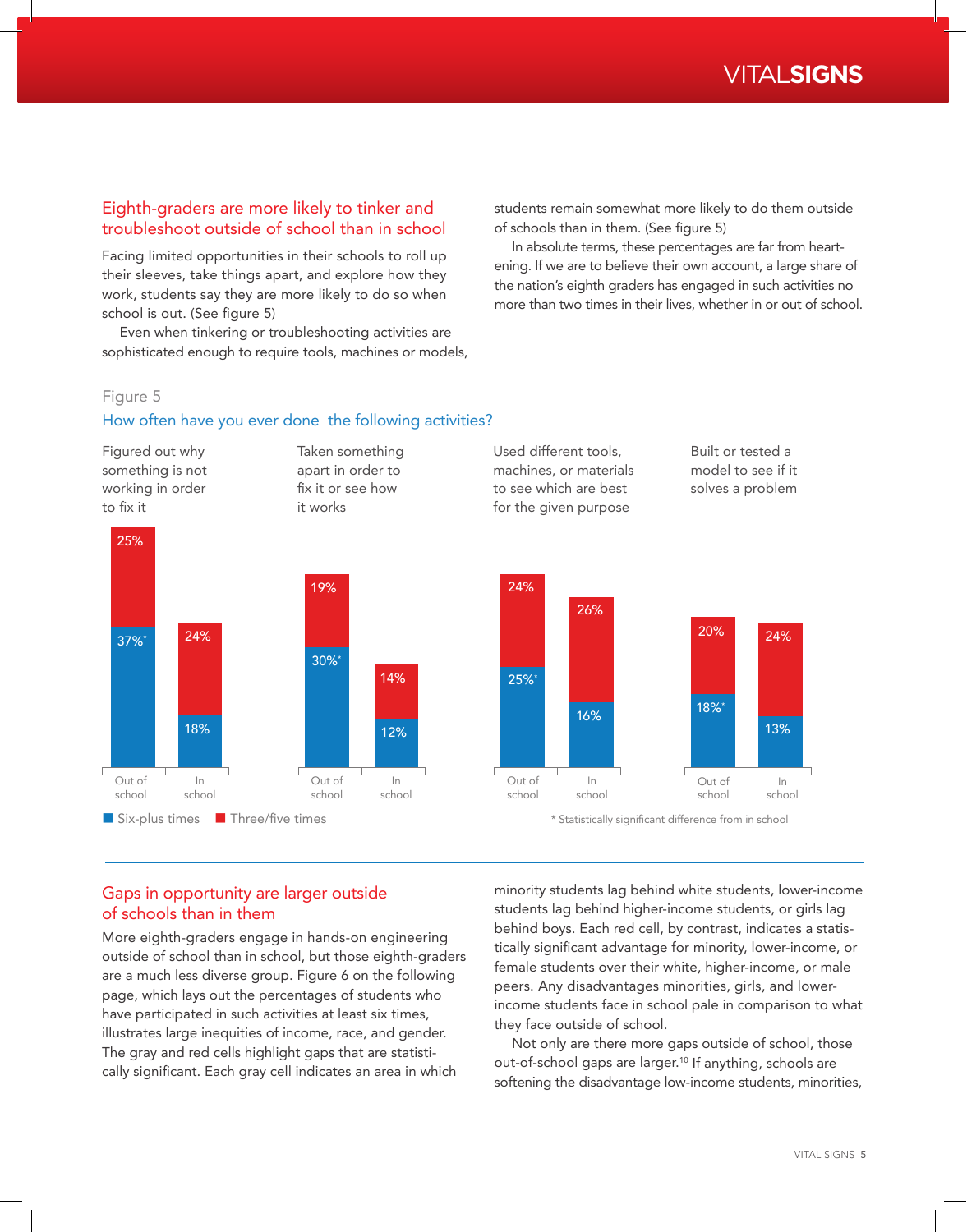#### Figure 6

#### Percentage of students who say they have done the following six or more times

| <b>TAKEN SOMETHING APART TO FIX IT OR SEE HOW IT WORKS</b>                             |        |       |                |              |        |        |        |  |  |  |  |  |
|----------------------------------------------------------------------------------------|--------|-------|----------------|--------------|--------|--------|--------|--|--|--|--|--|
|                                                                                        | Income |       | Race/Ethnicity |              |        | Gender |        |  |  |  |  |  |
|                                                                                        | Higher | Lower | White          | <b>Black</b> | Latino | Male   | Female |  |  |  |  |  |
| In school                                                                              | 11%    | 13%   | 11%            | 15%          | 11%    | 16%    | 8%     |  |  |  |  |  |
| Out of school                                                                          | 32%    | 28%   | 33%            | 26%          | 25%    | 39%    | 21%    |  |  |  |  |  |
| FIGURED OUT WHY SOMETHING IS NOT WORKING IN ORDER TO FIX IT                            |        |       |                |              |        |        |        |  |  |  |  |  |
|                                                                                        | Income |       | Race/Ethnicity |              |        | Gender |        |  |  |  |  |  |
|                                                                                        | Higher | Lower | White          | <b>Black</b> | Latino | Male   | Female |  |  |  |  |  |
| In school                                                                              | 19%    | 17%   | 18%            | 20%          | 16%    | 21%    | 16%    |  |  |  |  |  |
| Out of school                                                                          | 41%    | 33%   | 42%            | 31%          | 30%    | 43%    | 31%    |  |  |  |  |  |
| BUILT OR TESTED A MODEL TO SOLVE A PROBLEM                                             |        |       |                |              |        |        |        |  |  |  |  |  |
|                                                                                        | Income |       | Race/Ethnicity |              |        | Gender |        |  |  |  |  |  |
|                                                                                        | Higher | Lower | White          | <b>Black</b> | Latino | Male   | Female |  |  |  |  |  |
| In school                                                                              | 15%    | 12%   | 14%            | 14%          | 11%    | 14%    | 13%    |  |  |  |  |  |
| Out of school                                                                          | 19%    | 16%   | 20%            | 14%          | 13%    | 23%    | 12%    |  |  |  |  |  |
| USED DIFFERENT TOOLS, MATERIALS, OR MACHINES TO SEE WHICH ARE BEST FOR A GIVEN PURPOSE |        |       |                |              |        |        |        |  |  |  |  |  |
|                                                                                        | Income |       | Race/Ethnicity |              |        | Gender |        |  |  |  |  |  |
|                                                                                        | Higher | Lower | White          | <b>Black</b> | Latino | Male   | Female |  |  |  |  |  |
| In school                                                                              | 18%    | 15%   | 18%            | 16%          | 13%    | 18%    | 15%    |  |  |  |  |  |
| Out of school                                                                          | 28%    | 21%   | 29%            | 18%          | 19%    | 29%    | 20%    |  |  |  |  |  |

and girls face in some areas—if only slightly. Because so few eighth-graders frequently take part in school hands-on activities that promote engineering literacy, however, those mitigating effects can have an anemic impact at best.

Outside of school, girls of color fare especially badly, suffering disadvantage heaped upon disadvantage. To cite one finding not displayed in the table above, 44 percent of white boys, but only 19 percent of Hispanic girls, have taken something apart out of school more than five times in their lives.

### Digital media are ubiquitous, but students consume much more than they create

Eighth-graders report that they do not often use digital technology to create spreadsheets, presentations, or digital media, either in or out of schools. At best, only about half of students have done so more than a few times a year in school. The data look even worse out of school. (See figure 7)

The relative rarity of spreadsheets and presentations in and out of school may not come as a surprise, even

Any disadvantages minorities, girls, and lower-income students face in school pale in comparison to what they face outside of school.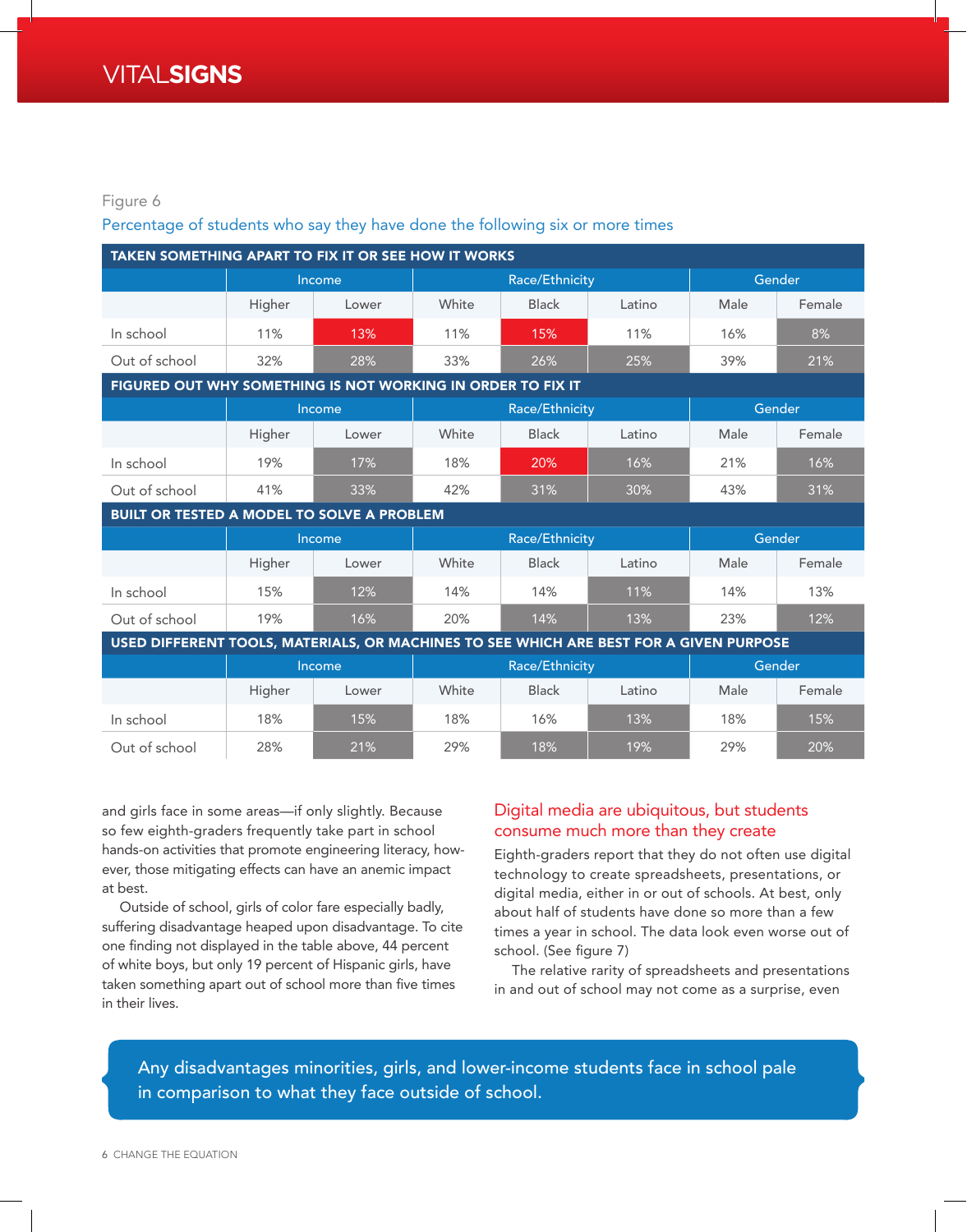Outside of schools, students' exposure to engineering and technology is left largely to chance.

though they are staples of the work world. Today's technology advocates may be more disappointed by the finding that students spend little time creating, editing, and organizing digital media. This finding flies in the face of a hope technology advocates have long held: namely, that digital technology would prompt many more students to create, rather than mostly consume, innovative digital products.

Other recent research bears out this finding and offers more insights into how young people use digital technology. A robust 2015 survey of U.S. tweens by Common Sense Media found that, of all the time they spent out of school using computers, tablets, and smartphones, tweens devoted only three percent to creating content. In fact, creating digital art, writing, making videos, creating/ modifying games, coding, and creating digital music all fell to the very bottom of tweens' list of "favorite media activities," far below activities like playing games, using social media, watching videos, and listening to music. None of these creative activities earned the top spot for more than two percent of tweens, and most did not even reach one percent.<sup>11</sup>

Outside of schools, persistent "digital divides" continue to limit some young people's access to the digital tools they need to create or edit content. The TEL survey does not shed light on students' access to digital technology at

home, but other recent research reveals that low-income and minority students are much less likely than their peers to have high speed internet and uninterrupted access to digital devices.12 Teachers of lower-income students are much more likely to say these barriers inhibit teachers' ability to integrate technology into their classrooms and assign homework that incorporates technology in a meaningful way.13 Future TEL surveys could explore these issues in greater depth.

#### Many students' exposure to technology and engineering is left largely to chance

The fact that out-of-school inequities match or often even dwarf those in schools should come as little surprise. Outside of schools, students' exposure to engineering and technology is left largely to chance. Those without family members in fields like engineering or the trades, for example, may have fewer opportunities to learn how to fix things and explore how they work. Those who lack access to computers, other digital devices, or high speed internet are in the worst position to teach themselves about digital media.

The vast majority of eighth-graders turn to their family, their friends, or even themselves to learn how things work or how to collect and share digital media. Well more than half say family members have taught them most about

#### Figure 7

#### How often do you use a computer or other digital technology for the following activities?

|                            | <b>CREATE</b><br><b>SPREADSHEETS</b> |                    |                        | <b>CREATE</b><br><b>PRESENTATIONS</b> | <b>CREATE/EDIT/</b><br><b>ORGANIZE DIGITAL MEDIA</b> |                    |
|----------------------------|--------------------------------------|--------------------|------------------------|---------------------------------------|------------------------------------------------------|--------------------|
|                            | Never/<br>almost never               | Few times/<br>vear | Never/<br>almost never | Few times/<br>year                    | Never/<br>almost never                               | Few times/<br>year |
| In school*                 | 30%                                  | 33%                | 10%                    | 37%                                   | 24%                                                  | 26%                |
| Out of school <sup>*</sup> | 57%                                  | 22%                | 45%                    | 27%                                   | 38%                                                  | 21%                |

\* Questions read "for school work" and "not related to your schoolwork."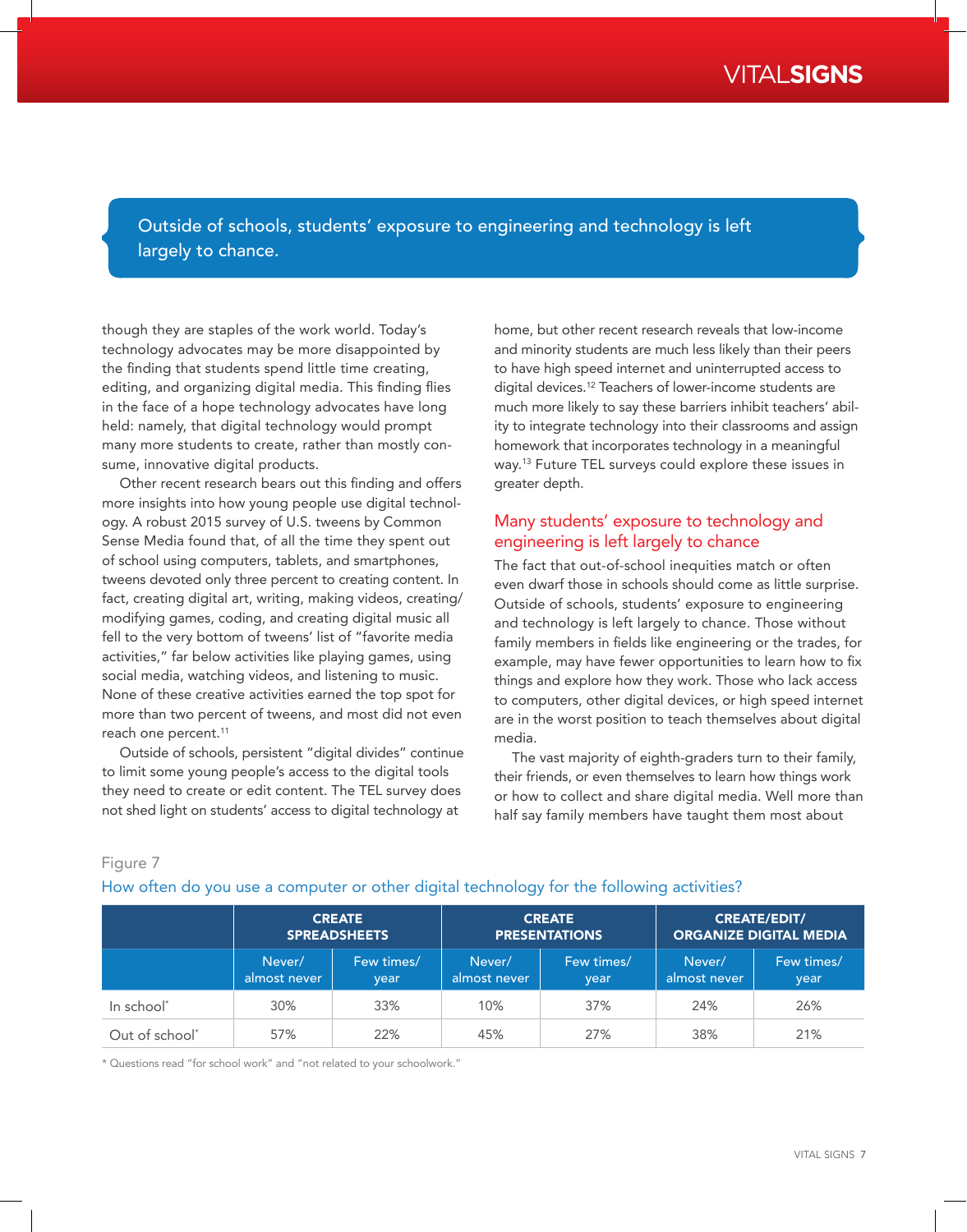Figure 8





At least 74% say others taught them more than their teachers did



"building things, fixing things, or how things work." The remaining students are more likely to credit themselves (19 percent) than their teachers (13 percent) for teaching them these engineering skills. (See figure 8)

Eighth-graders are even more likely to consider themselves essentially self-taught in technology. A plurality, 37 percent, say they taught themselves most of what they know about "using computers or other digital technology for collecting and sharing information." Teachers, by contrast, were most influential for only 25 percent of students. (See figure 9)

By eighth grade, most students' experience with engineering and technology activities has been an accident of birth and circumstance.

## TEL's critical lessons for engaging more girls in technology and engineering

TEL is an object lesson in how to encourage girls to pursue technology and engineering.

One of the TEL assessment's most notable findings is that girls outscored boys by a small but statistically-significant margin. Yet herein lies a paradox. Girls are less likely to say they have engaged in many of the important hands-on activities addressed in the TEL survey: figuring out why something is not working, taking things apart, using tools, and building models to solve problems. Why the apparent disconnect?

Part of the answer lies in the portion of the test where girls enjoyed the largest advantage over boys: the test's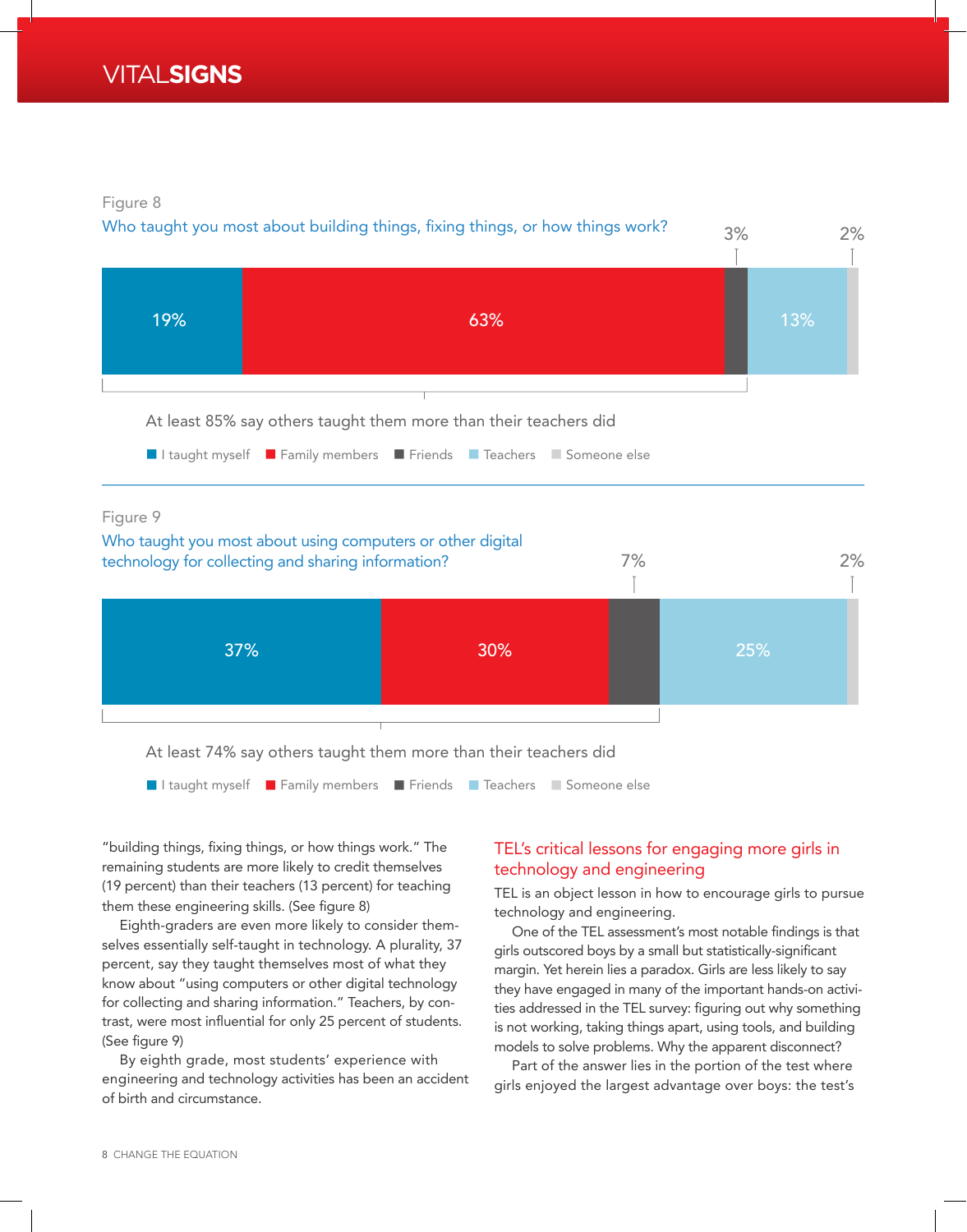## Educators who harness TEL's vision of literacy in technology and engineering may well attract many more girls to those fields.

Information and Communication Technologies (ICT) subscale, which focuses on "accessing, creating, and communicating information and…facilitating creative expression."<sup>14</sup> Girls have outperformed boys in other tests of ICT skills, possibly because girls tend to perform better in reading and communication.15 Yet even in other areas of the assessment, girls scored on par with boys—no great accomplishment in absolute terms, but better than their lagging participation in hands-on activities would suggest.

This apparent paradox also conceals a larger lesson about the strength of the TEL framework and what we can learn from it. TEL plays to girls' strengths by situating its tasks in narratives about improving communities or helping people. These are precisely the contexts that, according to decades of research, are most likely to interest girls in subjects like technology and engineering.<sup>16</sup>

Educators who harness TEL's vision of literacy in technology and engineering may well attract many more girls to those fields. The TEL results are an important reminder that we are squandering much of the nation's female talent. If we could give more girls compelling reasons to enter their garages, workshops, and makerspaces to explore solutions to real-world problems through hands-on engineering activities, the nation would be much richer for it.

#### Concrete strategies for ensuring widespread literacy in technology and engineering

We cannot simply leave young peoples' technology and engineering literacy to chance. The challenges we face require strong, coordinated efforts among government, education, and community leaders at the federal, state, local levels.

Fortunately, conditions are ripe for such efforts. A growing number of states have been integrating technology and engineering literacy into their vision for what every student should learn. Still, it would be far too easy to let this moment slip by. State and local priorities can change quickly in today's volatile political environment. Advocates need to keep state and local leaders' attention firmly on concrete and practical strategies for promoting and attaining widespread literacy in technology and engineering:

- First, focus on state standards. States should include technology and engineering literacy in states' academic standards for what students should know and be able to do in science. At least one third of U.S. states have already adopted standards that explicitly address technology and engineering literacy as TEL defines it, and others would do well to follow suit, either by adapting other states' standards or creating their own.<sup>17</sup> Standards are among the most critical tools for encouraging broad access to opportunity, because they aim to affect all students in public schools, regardless of race, income, or gender.
- Improve state assessments. By themselves, standards are not enough to ensure that technology and engineering literacy become part of students' experience in school. States must create or adopt tests that measure students' mastery of those standards, or schools may have little incentive to heed the standards. Armed with new information on their children's performance on such tests, parents could become more effective advocates for better hands-on education opportunities in their children's schools.

Most traditional state tests are still ill-suited to the kinds of open-ended tasks TEL emphasizes, despite recent advances in assessment technology. As a sophisticated computer-based test that uses real-world simulations, the TEL assessment itself could be one model for a new generation of state science tests.

• Provide better curriculum and teaching materials. Teachers need strong curricula and teaching materials in technology and engineering to meet new standards. Fortunately, such curricula and materials already exist. STEMworks, Change the Equation's honor roll of rigorously-vetted STEM education programs and resources, includes powerful curriculum and teaching materials that feature hands-on, real-world, open-ended tasks. Curricula and programs like Engaging Youth through Engineering, Engineering is Elementary, Engineering the Future, and Project Lead the Way have already proven their impact, and they carefully align themselves to states' content standards.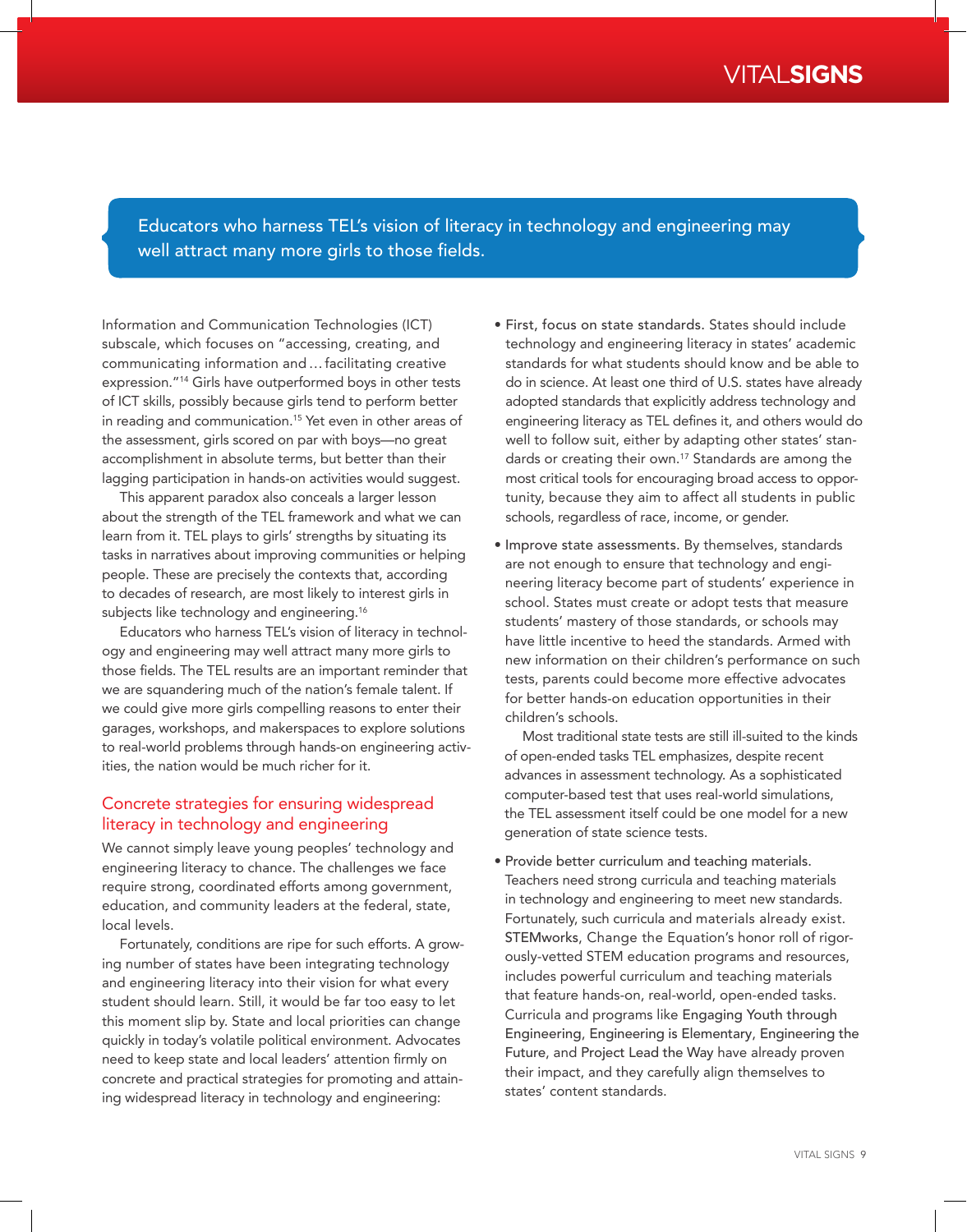These curricula excel in developing skills central to TEL's definition of technology and engineering literacy. Trained reviewers have carefully evaluated the extent to which program curricula encourage students to define problems, develop and use models, plan and carry out investigations, analyze and interpret data, and design solutions.<sup>18</sup>

School district leaders or teachers who would like to review curricula not in STEMworks can also turn to the EQuIP Rubric<sup>19</sup> for science lessons and units, which includes criteria for evaluating how well these materials incorporate engineering literacy.

- Offer teacher professional development in technology and engineering literacy. Teachers also need strong professional development to teach such curricula effectively. Organizations that provide excellent K-12 engineering and technology curricula, like those featured in STEMworks, typically also provide professional development to help teachers promote the kinds of hands-on, project-based learning that are most likely to foster technology and engineering literacy. States should invest in professional development that promotes that sort of instruction while meeting high standards for professional learning.20
- Give young people access to better facilities and materials, both in and out of schools. All young people need places where they can build, take apart, examine, test, fix, and invent things. These places do not necessarily need to have all the latest equipment, but they do need to offer materials and equipment that few young people have at home.

Schools do not have to tackle this challenge alone. State and school district leaders should collaborate with partners such as business leaders who can donate used equipment or community leaders who can help transform public spaces in libraries or community centers into public workshops and makerspaces.

• Create out-of-school learning opportunities for more young people. State governments, private and corporate foundations, community groups, and others should work together in an all-hands-on-deck effort to expand access to such opportunities in the nation's most vulnerable communities. Just as important, they should ensure that public and private dollars go to programs and strategies that are most likely to make a difference. Again, Change the Equation's STEMworks honor roll is a valuable source of independently-vetted STEM programs that have proven their effectiveness.

• Take advantage of federal resources. The federal Every Student Succeeds Act (ESSA) provides resources to help states and local communities carry out many of the strategies above. ESSA allows states to use federal funding to integrate technology and engineering literacy into their state tests. U.S. Education Department officials encourage state and district education agencies to use federal funds from Title II of ESSA for professional development "to support educators as they implement new courses, such as… engineering."21 The Department also explicitly allows states and school districts to use federal funds to "increase student access to materials and equipment needed to support inquiry-based pedagogy and active learning," which could enrich makerspaces and similar facilities.<sup>22</sup> Finally, ESSA makes federal resources available for out-of-school activities through the 21st-Century Community Learning Center initiative, which in recent years has funneled more than \$1 billion annually to out-of-school programs that reach children in struggling communities.

Education Department officials and federal legislators have taken pains to make funding available to leaders who embrace the vision of education embodied in TEL. but they do not require states to use the funds this way. It is up to STEM education advocates to keep the vision of technology and engineering literacy front and center in states' education strategies.

#### An agenda for shared prosperity

For years, employers have been alarmed by the looming scarcity of computer scientists and engineers, but the TEL results suggest that the talent shortage is in fact even more far-reaching than that. Young people who are illiterate in technology and engineering will probably never become computer professionals or engineers, but they will also lack something more fundamental: the ability to master many of the challenges that will confront them in their lives, their jobs, and their communities.

As technology continues to co-opt the most routine physical and intellectual jobs, more of the remaining jobs will require people who can diagnose problems, examine them from different perspectives, test possible solutions, and figure out what works best. To develop these skills, more young people need frequent opportunities to tinker and troubleshoot, to design, dismantle, and create. Fostering young people's technology and engineering literacy is a critical strategy for carrying the nation's founding ideals of equal opportunity and shared prosperity well into the 21st century.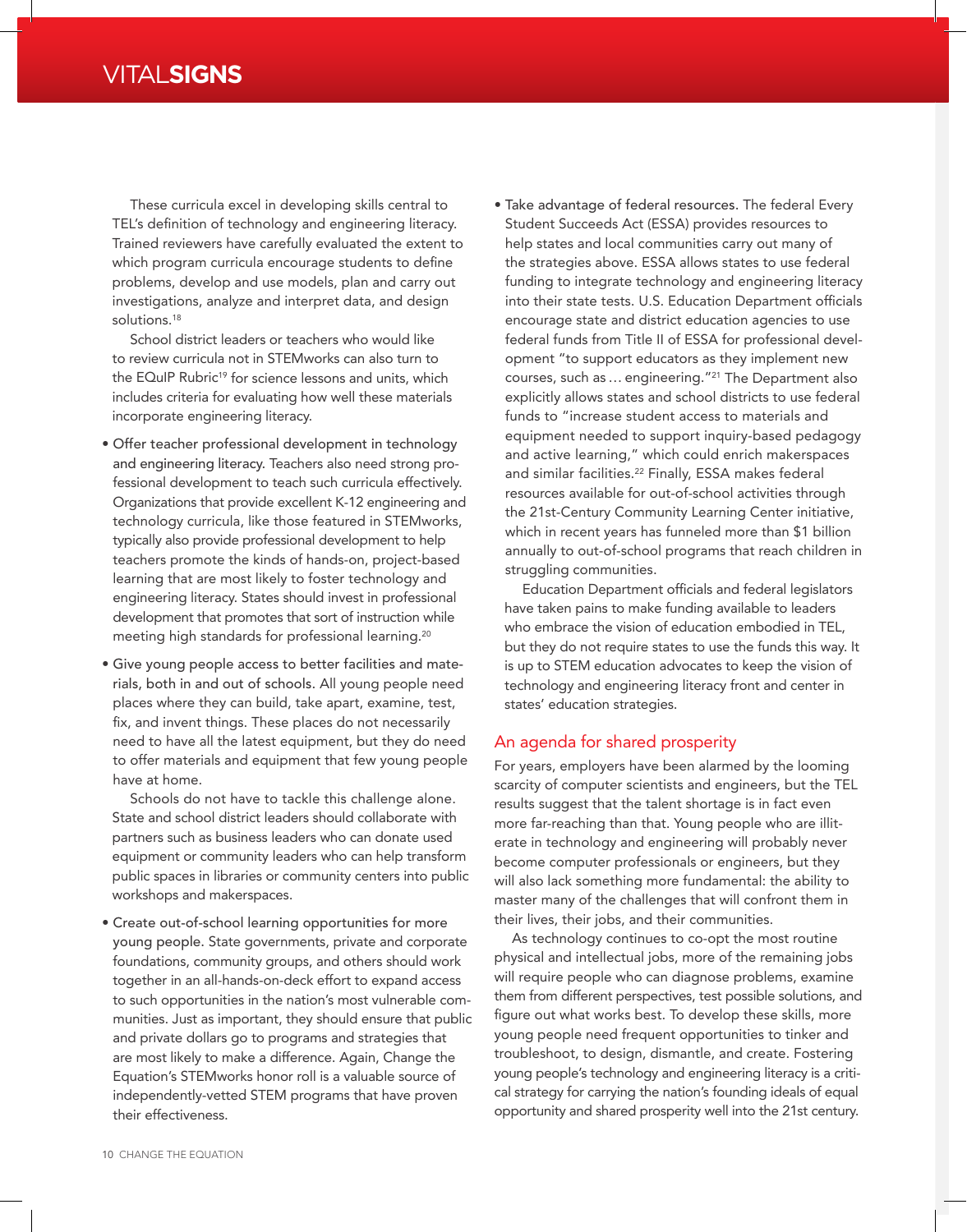# VITAL**SIGNS**

- 1 U.S. Department of Education, National Center for Education Statistics, Technology and Engineering Literacy Assessment, 2015. Only 43 percent of all test takers were "proficient or above" on the TEL assessment. Rates of proficiency or above were 18 percent for black students, 28 percent for Hispanic students, and 25 percent for students eligible for free or reduced-price lunch through the federal school lunch program.
- 2 See, for example, Change the Equation, *Engineering Emergency: African Americans and Hispanics Lack Pathways to Engineering,* Washington, DC, 2014; Change the Equation, "STEM Springboard: New STEM Grads Get Ahead," 2014.
- 3 U.S. Department of Education, *Abridged Technology and Engineering Literacy Assessment Framework,* 2014.
- 4 Ibid
- 5 The strong relationship between advances in technology and strong economic growth has been observed for well more than half a century, beginning at least with Robert Solow's seminal 1957 work, *Technical Change and the Aggregate Production Function.*
- 6 Luminaries such as Stephen Hawking, Elon Musk, and Bill Gates have warned that people should worry about the potential for artificial intelligence to endanger humanity. As Hawking puts it, "we need to make sure the computers have goals aligned with ours." See Sam Shead, "Beware the Machines: Stephen Hawking Warns Computers Will Overtake Humans within 100 Years," *Techworld,* May 12, 2015, accessed May 11, 2016; See also Peter Holley, "Bill Gates on Dangers of Artificial Intelligence: 'I Don't Understand Why Some People Are Not Concerned'," *Washington Post,* January 29, 2015, accessed May 11, 2016.
- For employer surveys on skill demands and gaps, see, for example, Hart Research Associates, *Falling Short? College Learning and Career Success,* Washington, DC: American Association of Colleges & Universities, 2015; The American Management Association, *Critical Skills Survey,* 2012; Francesca Levy and Jonathan Rodkin, "The Bloomberg Job Skills Report: What Recruiters Really Want.," *Bloomberg.com,* Bloomberg, 2015, accessed May 6, 2016; The Society for Human Resource Management, *Critical Skills Needs and Resources for the Changing Workforce,* Alexandria, VA, 2008. For leading educators' views of skills promoted by hands-on engineering activities in K-12, see, for example, Stager, Gary, "What's the Maker Movement and Why Should I Care?" *Scholastic Magazine,* 2014, accessed May 10, 2016; Christine Cunningham and W.S. Carlsen, Precollege engineering education, *Handbook of Research on Science Education,* Vol. II, N.G. Lederman, and S.K. Abell, eds, Routledge, 2014; Janet Kolodner, Design Research on Learning Environments, Learning by Design: Iterations of Design Challenges for Better Learning of Science Skills, *Cognitive Studies,* 9(3), 338-350.
- For this analysis, we define "lower-income" students as students who are eligible for free or reduced-priced lunch in the national school lunch program. We define "higher-income" students as those who are not.
- 9 See, for example, National Research Council, *How People Learn: Brain, Mind, Experience, and School: Expanded Edition,* Washington, DC: The National Academies Press, 2000.
- 10 In cases where there are gaps both in and out of school, the out-ofschool gap is larger in all but two cases: 1. The gender gap for taking something apart to fix it and see how it works; 2. The income gap for building or testing a model to solve a problem. Gaps are measured in relative rather than absolute terms.
- 11 Victoria Rideout, *The Common Sense Census: Media Used by Tweens and Teens,* San Francisco: Common Sense Media, 2015.
- 12 John B. Horrigan, "The Numbers behind the Broadband 'Homework Gap,'" Pew Research Center RSS, April 2015; Victoria Rideout and Vikki Katz, *Opportunity for All? Technology and Learning in Lower-Income Families,* The Joan Ganz Cooney Center at Sesame Workshop, Winter 2016.
- 13 Purcell, Kristen, Alan Heaps, Judy Buchanan, and Linda Friedrich. "How Teachers Are Using Technology at Home and in Their Classrooms." Pew Research Center Internet Science Tech RSS. February 28, 2013.
- 14 U.S. Department of Education, *Technology and Engineering Literacy Assessment Framework.*
- 15 In most of the 21 countries participating in the *International Computer and Information Literacy Study,* girls outperformed boys. The United States did not participate. See Julian Fraillon, John Ainley, Wolfram Schulz, Tim Friedman, and Eveline Gebhardt, *Preparing for Life in a Digital Age: The IEA International Computer and Information Literacy Study International Report,* 2013. In the Programme for the International Assessment of Adult Competencies (PIAAC), U.S. women outscored U.S. men in the Problem Solving in Technology-Rich Environments test, an assessment that, like TEL, focuses on technological literacy and problem-solving. See M. Goodman, R. Finnegan, L. Mohadjer, T. Krenzke, and J. Hogan, *Literacy, Numeracy, and Problem Solving in Technology-Rich Environments Among U.S. Adults: Results from the Program for the International Assessment of Adult Competencies 2012: First Look* (NCES 2014-008), U.S. Department of Education, Washington, DC: National Center for Education Statistics, 2014.
- 16 See, for example: Catherine Ashcraft, Elizabeth Eger, and Michelle Friend, *Girls in IT: The Facts,* National Center for Women & Information Technology, 2012; Girl Scout Research Institute, *Generation STEM: What Girls Say about Science, Technology, Engineering, and Math,* 2012; National Academy of Engineering, *Changing the Conversation: Messages for Improving Public Understanding of Engineering,* National Academies Press, 2008.
- 17 The influential Next Generation Science Standards "integrate engineering design into the structure of science education by raising engineering design to the same level as scientific inquiry when teaching science disciplines at all levels, from kindergarten to grade 12." Their definition of "engineering design" incorporates a broad conception of technology and engineering literacy very close to TEL's conception: engineering is "any engagement in a systematic practice of design to achieve solutions to particular human problems," and technology "describes all the ways that people have modified the natural world to meet their needs and wants." Next Generation Science Standards, Appendix 1—Engineering by Design in the NGSS, April 2013.
- 18 See Change the Equation's STEMworks Design Principles Rubric at changetheequation.org.
- 19 See the EQuIP Rubric for Lessons & Units: Science at nextgenscience. org. EQuIP stands for Educators Evaluating the Quality of Instructional Products.
- 20 See, for example, Learning Forward's Standards for Professional Learning at learningforward.org.
- 21 Nadya Chinoy Dabby, Johan Uvin, Ann Whalen, Michael Yudin, *Joint "Dear Colleague Letter,"* U.S. Department of Education, April 13, 2016.
- 22 Ibid.